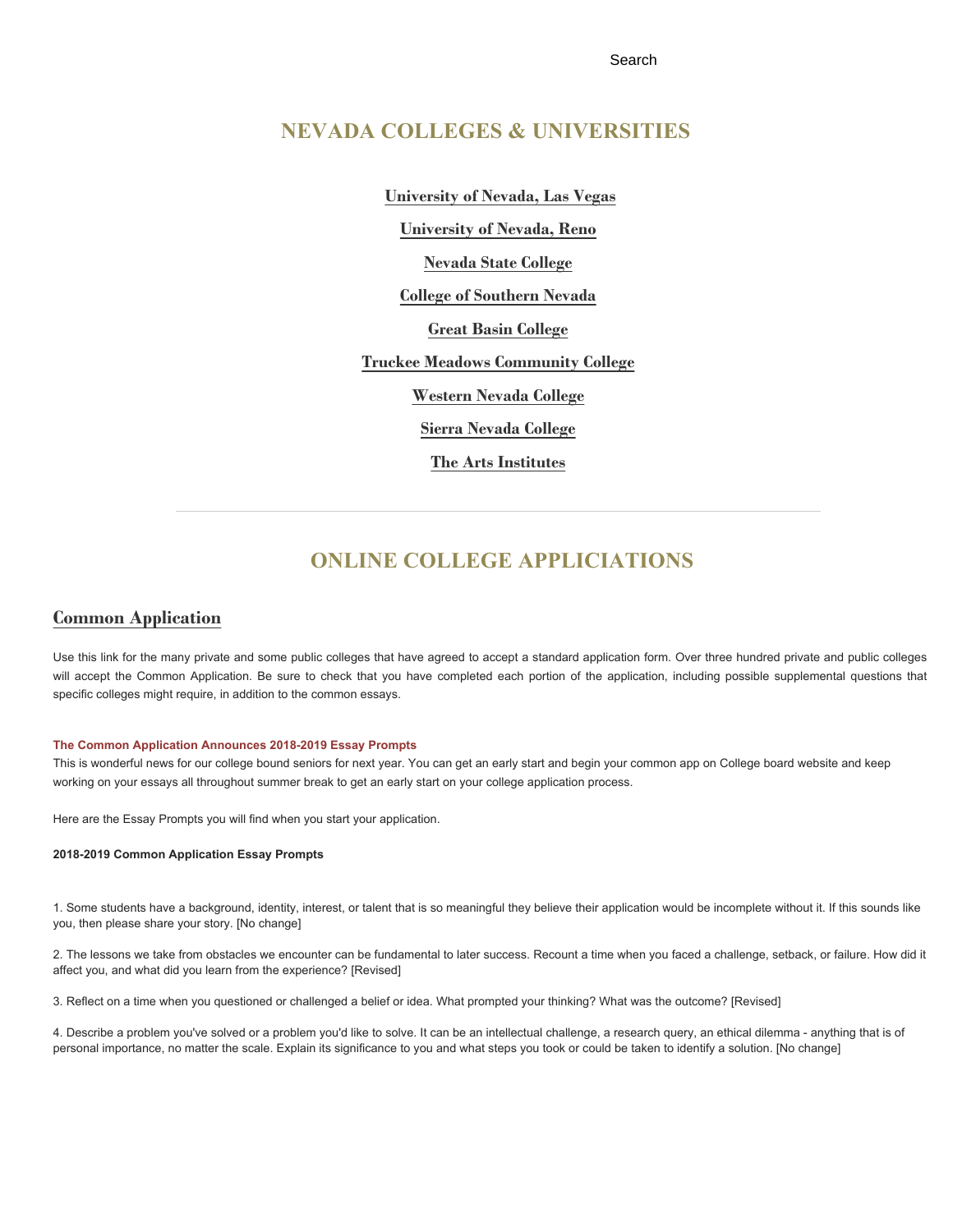5. Discuss an accomplishment, event, or realization that sparked a period of personal growth and a new understanding of yourself or others. [Revised]

6. Describe a topic, idea, or concept you find so engaging that it makes you lose all track of time. Why does it captivate you? What or who do you turn to when you want to learn more? [New]

7. Share an essay on any topic of your choice. It can be one you've already written, one that responds to a different prompt, or one of your own design. [New]

## **[Western Undergraduate Exchange \(WUE](http://wiche.edu/wue)**[\)](http://wiche.edu/wue)

The Western Undergraduate Exchange (WUE) Program allows students in Western states to enroll in other participating college programs in the western United States (outside of their home state) at a reduced tuition rate. See which institutions and college programs participate.

## **National Collegiate Honors Council**

The NCHC site provides a list of larger public and private universities that have Honors Colleges, a kind of special program for honors students who are looking for smaller learning communities within a large college. Often, Honors Colleges offer strong students the chance to be among a group of other honors students, work more closely with faculty in smaller classes, research and internship opportunities, merit scholarships, priority registration, and special housing. This list also includes community colleges that have an Honors program for students planning to transfer to 4-year colleges.

## **UC Online Application**

Use the link to apply to all UC's. You can submit your fall 2018 applications starting November 1, 2018.

#### What you'll need

It's a good idea to have everything prepared before you start your application so you're not trying to track down information at the last minute.

Transcripts: Don't submit your transcripts to UC at this point, but refer to them as you fill out the application to ensure the information you enter is accurate.

Test scores: If you're a freshman or sophomore applicant, you'll have to include your scores from the ACT with Writing or the SAT Reasoning Test. (If you're applying for fall, be sure to complete these tests by December). All applicants should report scores for any SAT Subject Tests, Advanced Placement, International Baccalaureate, TOEFL or IELTS exams they have taken.

Annual income for last year and the current year (your parents' if you're a dependent; your income if you're independent). This is optional unless you're applying for an application fee waiver or for the Educational Opportunity Program.

Social Security number, if you have one. We use this to match your application to things like your test score report, final transcript(s) and, if you're applying for financial aid, your Free Application for Federal Student Aid.

Citizenship status: You must enter your country of citizenship (or "No Selection"). If your country of citizenship is outside the United States, you'll need to provide your immigration status and your visa type.

Credit card: If you prefer to pay by check, you can mail your payment.

### EDU, Inc.

An online common application to all Historically Black Colleges and Universities (HBCU). One application for all HBCU's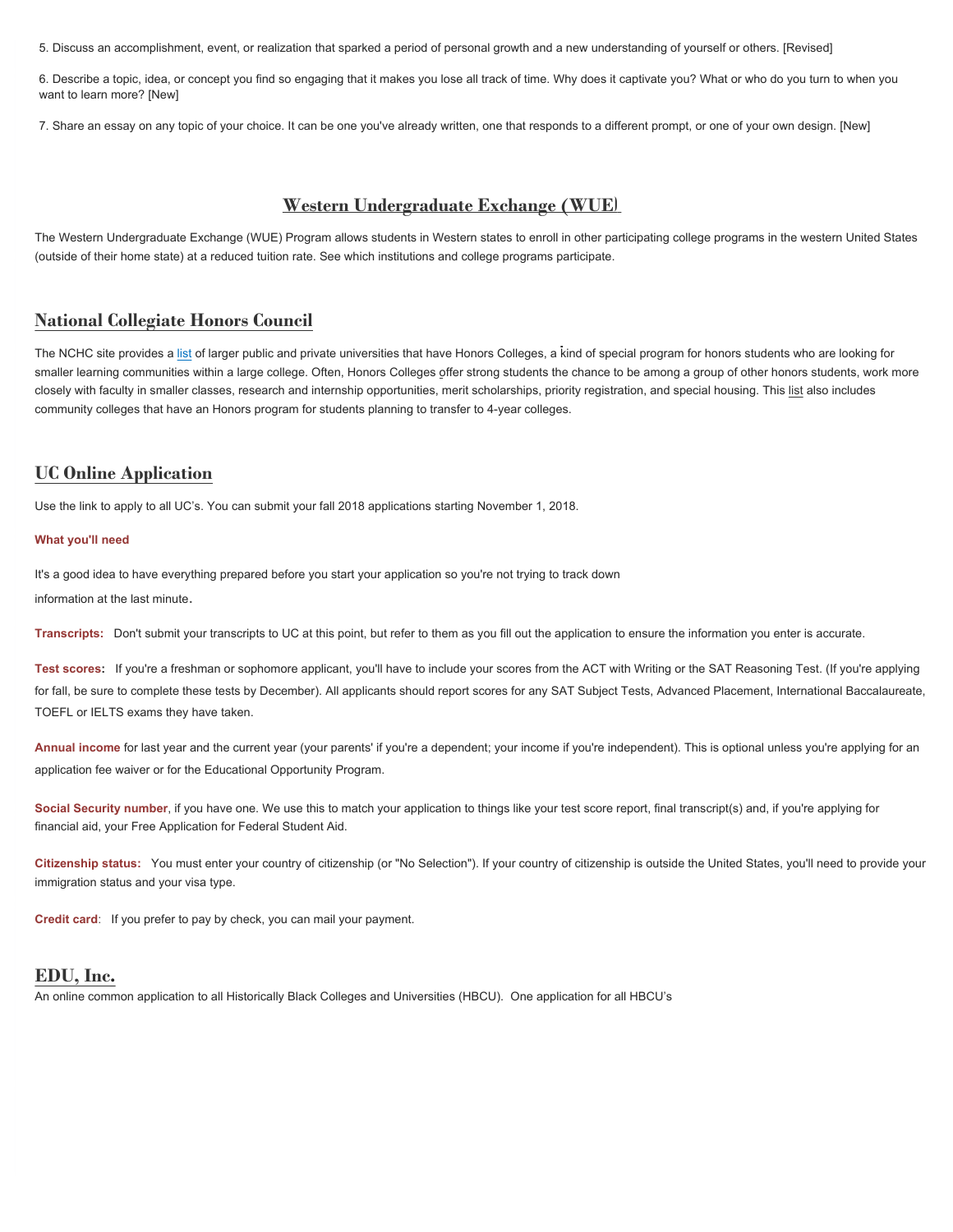# **SAT / ACT TEST DATES & FREE ONLINE PRACTICE SITES**

## **SAT Test Information and Dat[es](https://collegereadiness.collegeboard.org/sat)**

## **[ACT Test Information and Dates](http://www.act.org/content/act/en/products-and-services/the-act.html) \***

**\*Please note, juniors will take the ACT for FREE at school (Spring 2019)**

**[College Board](https://collegereadiness.collegeboard.org/sat/practice) [Learning Express Library](http://www.learningexpresshub.com/productengine/LELIndex.html#/center/college-preparation-center/home) [Khan Academy](https://www.khanacademy.org/sat) [Shmoop](http://www.shmoop.com/test-prep/)**

Colleges from all over the country visit Las Vegas Academy of the Arts to meet prospective students here. Thethroughout the year. Juniors and Seniors can attend a college visit by simply checking the schedule on Naviance, signing up on Naviance and getting permission from his/her teacher if the visit is during class time. These events are terrific opportunities to hear about colleges of their interest.

#### Upcoming college visits at LVA

Students may visit Naviance for a list of upcoming onsite college visit. Below is a screen print on how to register for colleges visits.